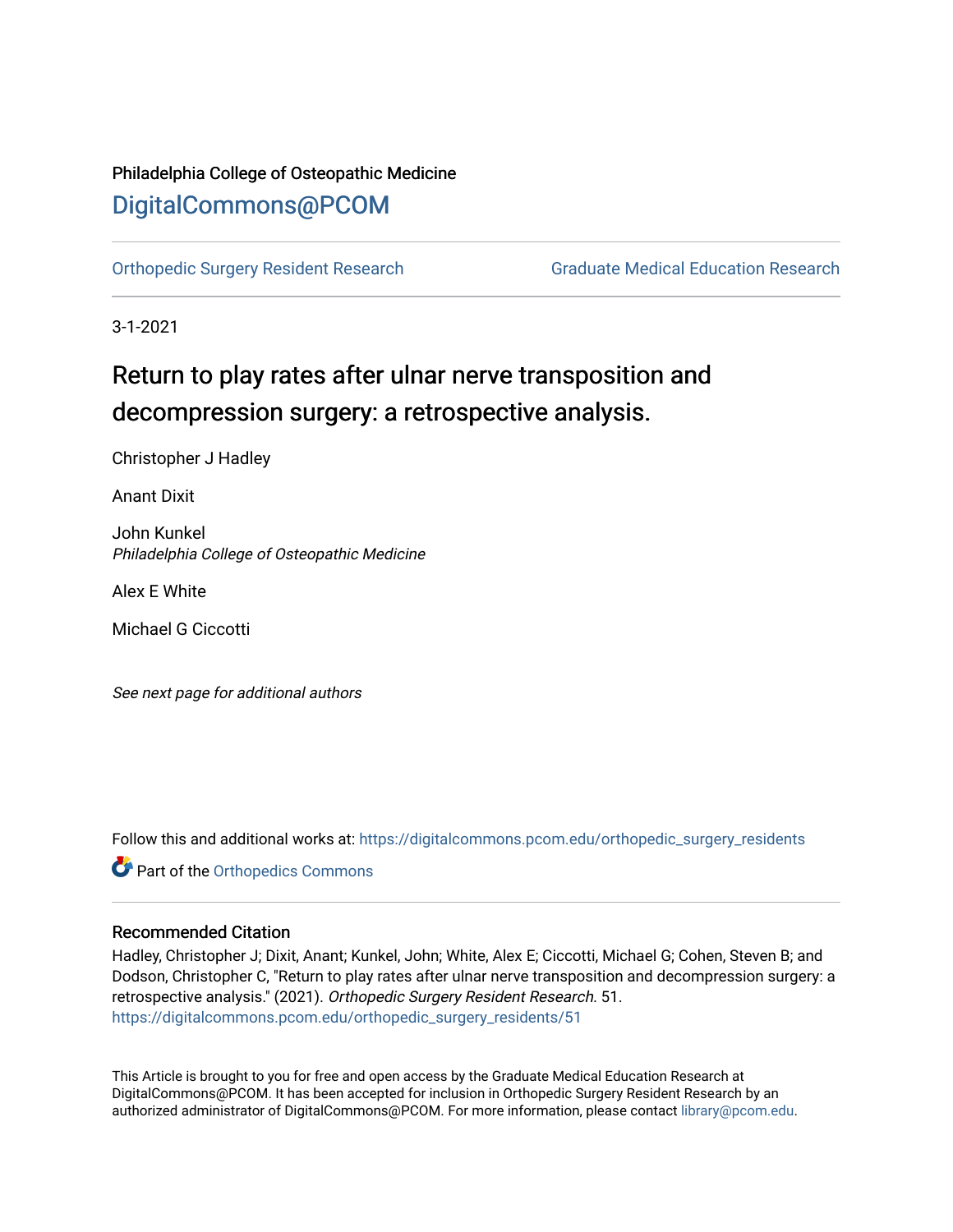### Authors

Christopher J Hadley, Anant Dixit, John Kunkel, Alex E White, Michael G Ciccotti, Steven B Cohen, and Christopher C Dodson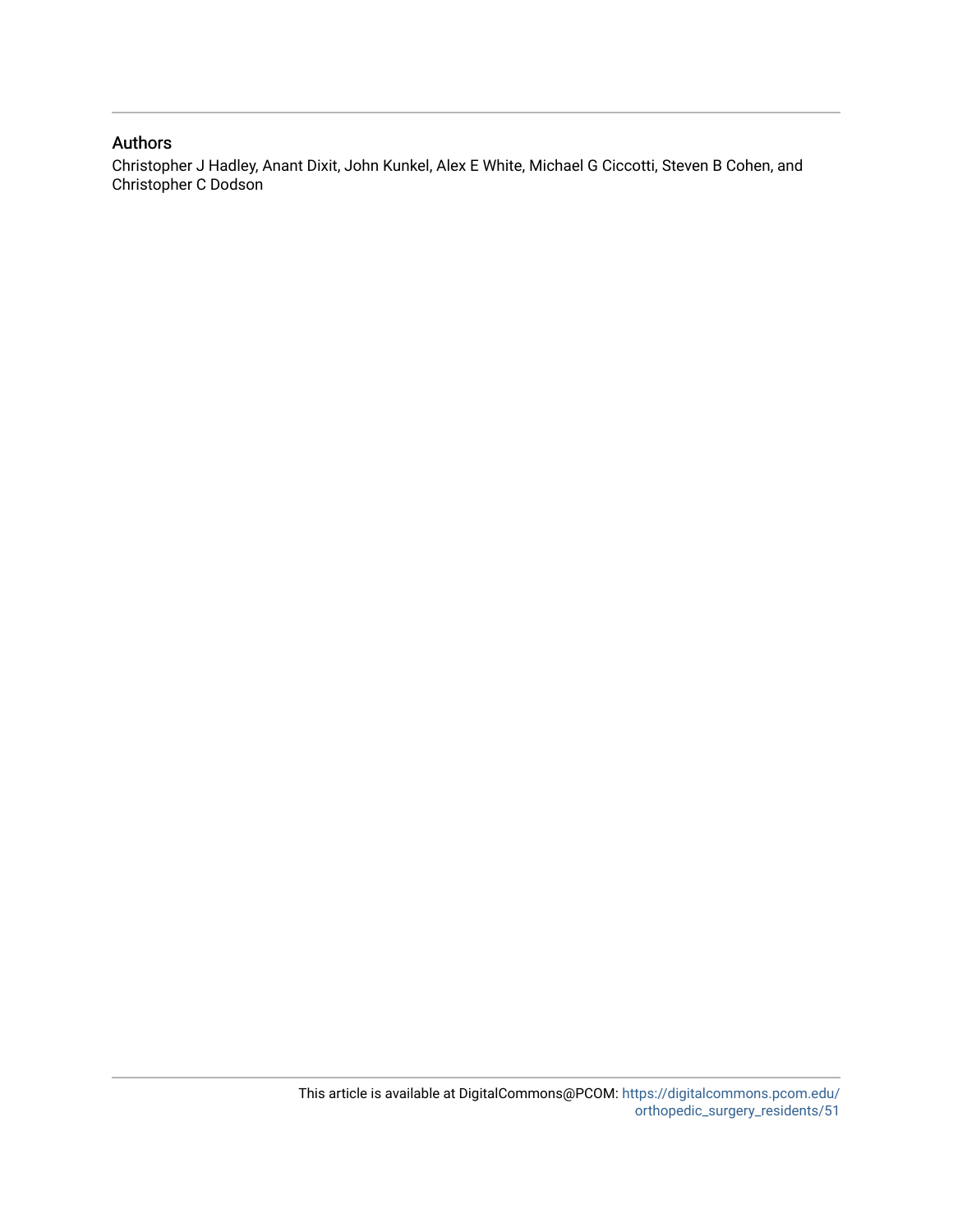ISES International  $5(2021)$  296 $-301$  $-301$ 



Contents lists available at ScienceDirect

### JSES International

journal homepage: [www.jsesinternational.org](http://www.jsesinternational.org)

### Return to play rates after ulnar nerve transposition and decompression surgery: a retrospective analysis



Christopher J. H[a](#page-2-0)dley, BS <sup>a</sup>, Anant Dixit, MD <sup>[b](#page-2-1)</sup>, John Kunkel, DO <sup>[c](#page-2-2)</sup>, Alex E. White, BA <sup>[d](#page-2-3)</sup>, Micha[e](#page-2-4)l G. Ciccotti, MD <sup>e</sup>, Steven B. Cohen, MD <sup>e</sup>, Christopher C. Dodson, MD <sup>e,[\\*](#page-2-5)</sup>

<span id="page-2-0"></span><sup>a</sup> The Rothman Orthopaedic Institute at Thomas Jefferson University, Philadelphia, PA, USA

<span id="page-2-1"></span><sup>b</sup> Department of Orthopedic Surgery, Southern California Permanente Medical Group, Kaiser Permanente, Fontana, CA, USA

<span id="page-2-2"></span><sup>c</sup> Department of Orthopedic Surgery, Philadelphia College of Osteopathic Medicine, Philadelphia, PA, USA

<span id="page-2-3"></span><sup>d</sup> Sidney Kimmel Medical College at Thomas Jefferson University, Philadelphia, PA, USA

<span id="page-2-4"></span><sup>e</sup> Rothman Orthopaedic Institute at the Sidney Kimmel Medical College at Thomas Jefferson University, Philadelphia, PA, USA

#### article info

Keywords: Elbow baseball/softball return to play ulnar nerve transposition ulnar nerve decompression throwing athlete

Level of evidence: Level IV; Case Series; Treatment Study

Background: Medial elbow pain is a common complaint in overhead throwing athletes. The throwing motion places repetitive tensile and compressive forces on the elbow resulting in significant stress across the ulnohumeral joint. This stress can result in soft-tissue, ligamentous, and ulnar nerve injury. The purpose of this study was to retrospectively investigate the clinical findings and outcomes, including return to play rates, of patients who underwent ulnar nerve transposition surgery for isolated ulnar neuritis.

Methods: Throwing athletes who underwent isolated, primary ulnar nerve transposition surgery over an eight-year period, 2009 to 2017, were identified and included in our analysis. Nonthrowing athletes, those who underwent revision ulnar nerve transposition surgery, and those who underwent concomitant ulnar collateral ligament reconstruction or repair were excluded. Patients were contacted to complete the Kerlan-Jobe Orthopaedic Clinic Shoulder and Elbow Score as well as a return to play rate questionnaire. The minimum follow-up was 2 years.

Results: Fifteen patients met the inclusion criteria: 13 (86.7%) men and 2 (13.3%) women. The average age at the time of surgery was 19.2 years old (range, 15.6-28.0). Preoperatively, 13 (86.7%) patients played baseball and 2 (13.3%) patients played softball. Two patients (13.3%) underwent a previous ulnar collateral ligament reconstruction. There were no complications. The average final follow-up was 65.26 (range, 24.44-113.29) months with an average Kerlan-Jobe Orthopaedic Clinic Score of 64.51 (range, 28.60-100.00). Thirteen (86.7%) patients were able to return to their preinjury sport, 2 to a higher level of competition, 8 to the same level, and 3 to a lower level. Seven of the 13 (53.8%) patients sustained a postoperative ipsilateral shoulder or elbow injury at an average of 19.57 (range, 7.00-36.00) months postoperatively. All patients reported sustaining the injury as a result of throwing.

**Conclusion:** The results of our study indicate that ulnar nerve transposition surgery in throwing athletes allows athletes to return to throwing with low reoperation rates. However, more than half of the athletes in our analysis sustained a subsequent ipsilateral shoulder or elbow injury. Further investigation regarding outcomes in throwing athletes after ulnar nerve transposition surgery is warranted.

© 2020 Published by Elsevier Inc. on behalf of American Shoulder and Elbow Surgeons. This is an open access article under the CC BY-NC-ND license [\(http://creativecommons.org/licenses/by-nc-nd/4.0/](http://creativecommons.org/licenses/by-nc-nd/4.0/)).

Medial elbow pain is a common complaint in overhead throwing athletes, regardless of the level of competition. $\ell$  The throwing motion places repetitive tensile and compressive forces across the elbow joint resulting in significant stress. Although most

E-mail address: [ccdodson7@gmail.com](mailto:ccdodson7@gmail.com) (C.C. Dodson).

of stress is absorbed by the bony articulations at high and low flexion, much of the pressure during the throwing motion takes place between these extremes and is placed on the soft tissues about the elbow. $3,10$  $3,10$  $3,10$  As a result, the trauma placed on the elbow during the throwing motion can lead to soft-tissue, ligamentous, and/or nerve injury.<sup>[5](#page-7-0),[10](#page-7-0)</sup> The valgus stress during the throwing motion can cause repetitive traction across the medial structures, including the ulnar nerve. $10$ 

Tears of the ulnar collateral ligament (UCL) have increased significantly in incidence over the past several decades and the treatment options and outcomes are well documented.<sup>9</sup> The ulnar

<https://doi.org/10.1016/j.jseint.2020.10.026>

Institutional review board approval was received from Thomas Jefferson University (control no. 18D.762).

<span id="page-2-5"></span><sup>\*</sup> Correspondence author: Christopher C. Dodson, MD, Rothman Orthopaedic Institute at the Sidney Kimmel Medical College at Thomas Jefferson University, 925 Chestnut Street, Philadelphia, PA 19107, USA.

<sup>2666-6383/</sup>© 2020 Published by Elsevier Inc. on behalf of American Shoulder and Elbow Surgeons. This is an open access article under the CC BY-NC-ND license ([http://](http://creativecommons.org/licenses/by-nc-nd/4.0/) [creativecommons.org/licenses/by-nc-nd/4.0/](http://creativecommons.org/licenses/by-nc-nd/4.0/)).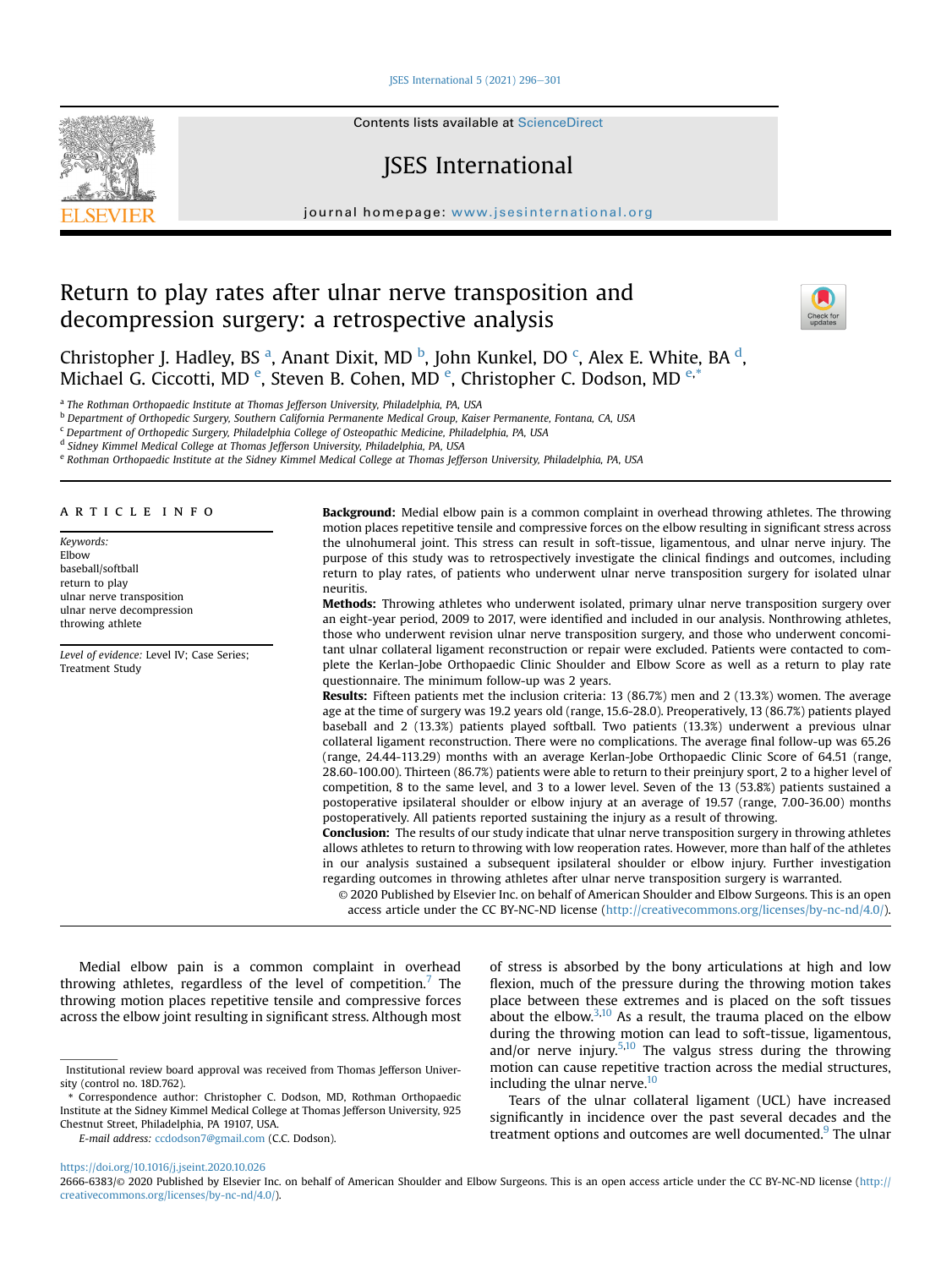<span id="page-3-0"></span>



nerve lies adjacent to the ulnar collateral ligament at the elbow as it courses through and distal to the cubital tunnel. The space within the cubital tunnel through which the nerve passes decreases through the arc of flexion.<sup>[13,17](#page-7-0)</sup> This can result in an increased risk of injury, particularly in repetitive throwing athletes.<sup>[10](#page-7-0)</sup> Accordingly, isolated ulnar neuropathy in overhead throwing athletes without varus/valgus instability has been documented.<sup>[12](#page-7-0),[16](#page-7-0)</sup> However, there has been little research in throwing athletes documenting return to play rates and performance after surgical decompression and/or transposition of the ulnar nerve. $2,14$ 

Recently, professional baseball pitchers undergoing ulnar nerve decompression and anterior transposition were noted to have a 62% return to sport rate. $8$  Among those players who returned to sport after surgical intervention, it was found that increased walks per nine innings were the only performance measure that suffered compared with controls. However, to date there has been limited clinical research assessing return to play rates in nonprofessional throwing athletes of all levels after isolated ulnar nerve decompression/transposition.

The purpose of this study was to retrospectively investigate the clinical findings and clinical outcomes, including return to play rates, of throwing athletes who underwent ulnar nerve transposition surgery for ulnar neuropathy in the stable elbow. We hypothesized that ulnar nerve transposition surgery for the treatment

of a symptomatic elbow ulnar nerve would not result in significant improvement in elbow function.

#### Materials and methods

Between 2009 and 2017, eighty-one patients underwent isolated, primary ulnar nerve transposition (CPT Code 64722) or decompression (CPT Code 64718) surgery for ulnar neuropathy in an otherwise stable elbow. Surgeries were performed by one of three, fellowship trained surgeons (MGC, SBC, CCD) experienced in the care of throwing athletes. Cubital tunnel decompression was performed in standard fashion, with concomitant transposition of the ulnar nerve to prevent subluxation during the throwing motion. Twenty-three patients were identified as throwing athletes (baseball or softball players) preoperatively. Nonthrowing athletes, those who underwent revision ulnar nerve transposition surgery, and those who underwent other concomitant elbow surgery, including UCL reconstruction or repair, were excluded from this analysis. All patients had undergone prior activity modification, anti-inflammatory use, and a period of rest from throwing before surgical intervention. Identical, standard surgical technique was performed in all patients that consisted of cubital tunnel decompression and subcutaneous transposition of the nerve. Four patients were not available for follow-up leaving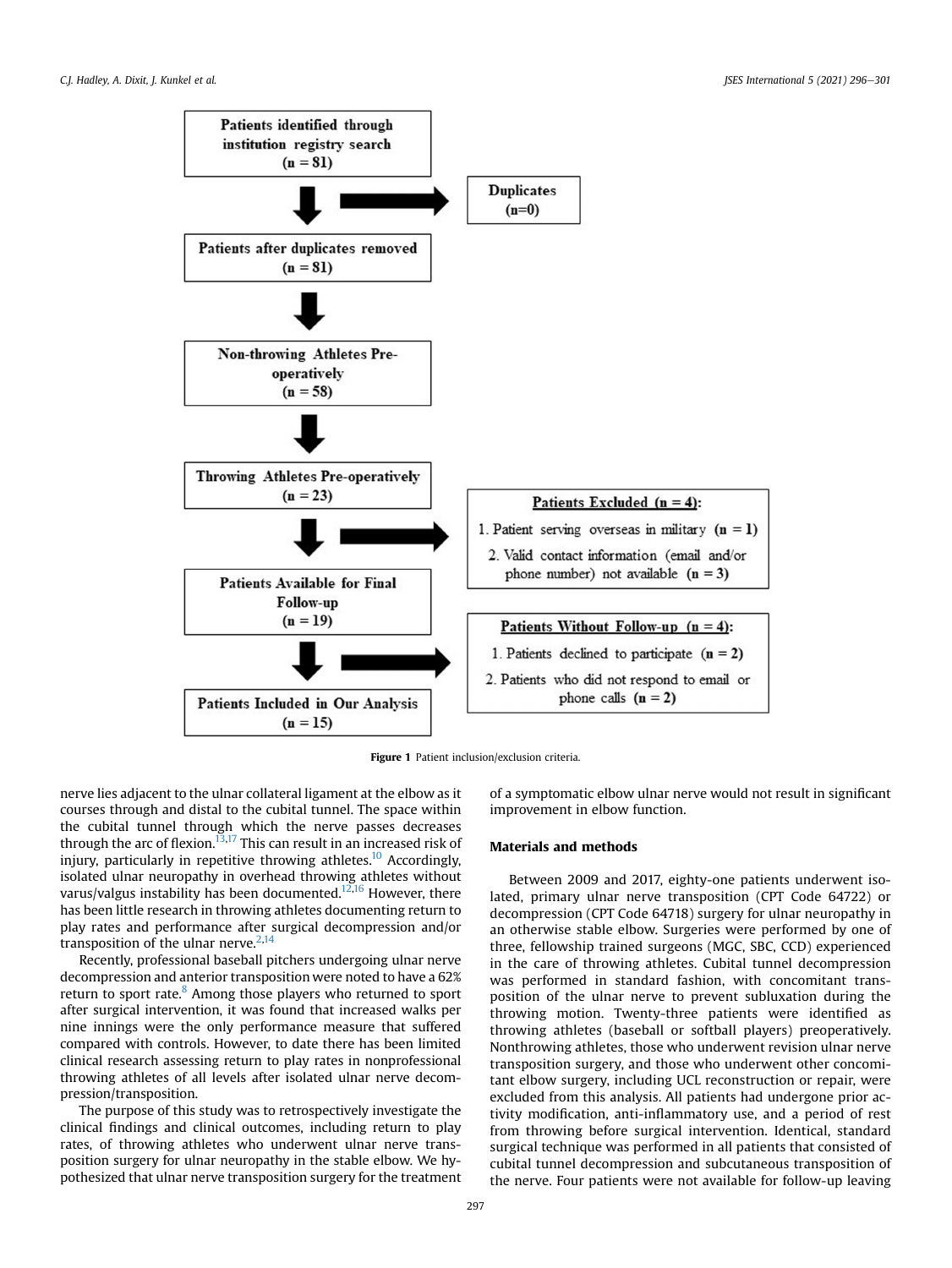nineteen athletes eligible for follow-up and inclusion in our analysis ([Fig. 1\)](#page-3-0).

Institutional review board approval was obtained for this study. Patients were contacted via email or over the phone to complete the Kerlan-Jobe Orthopaedic Clinic (KJOC) Shoulder and Elbow Score outcome measure as well as a return to play/reinjury questionnaire (Fig. 2). The final scores were tallied by a single researcher and patients were only included if they had achieved a minimum follow-up interval of two years.

#### Results

During the period studied, 15 (78.9%) patients who underwent isolated, primary ulnar nerve transposition surgery for ulnar neuropathy in an otherwise stable elbow, were identified as throwing athletes preoperatively and completed postoperative outcome scores a minimum of 2 years after their surgery. All patients underwent ulnar nerve transposition (CPT Code 64718) surgery. There were 13 (86.7%) men and 2 (13.3%) women with an average BMI of 26.3 (range, 22.3-33.1). The average age at the time of surgery was 19.2 years old (range, 15.6-28.0). Preoperatively, 13 (86.7%) patients played baseball and 2 (13.3%) patients played softball. Two patients (13.3%) underwent a previous ulnar collateral ligament reconstruction.

The average final follow-up was 65.26 (range, 24.44-113.29) months with an average KJOC score of 64.51 (range, 28.60-100.00). Five (33.3%) patients reported resolved symptoms, 8 (61.5%) patients reported improved symptoms, 1 (6.7%) patient noted no change in symptoms, and 1 (6.7%) patient reported worsened symptoms at final follow-up. After surgery, all 15 (100.0%) patients were able to return to throwing. Thirteen (86.7%) patients were able to return to their sport: 2 (13.3%) patient returned to a higher level of competition, 8 (53.3%) to the same level, 3 (20.0%) to a lower level, and 2 (13.3%) were unable to return to their preinjury sport [\(Table I](#page-5-0)). The average time to return to play was 6.3 (range, 2.0-12.0) months.

- 1. Describe your symptoms after surgery
	- a. Resolved
	- b. Improved
	- c. No change
	- d. Worsened
- 2. After your ulnar nerve surgery did you return to throwing?
- 3. After your ulnar nerve surgery did you return to playing your pre-injury sport?

a. Yes/No

- 4. How many months after your surgery did you return to play?
- 5. What level of sports competition did you return to play at?
	- (1) Lower level of competition
	- (2) Same level of competition as before
	- (3) Higher level of competition
- 6. Since your ulnar nerve surgery, have you sustained an injury to either your throwing elbow or shoulder?
	- a Yes/No
- 7. How many months after your surgery did you sustain this injury?

#### Please select all injuries that apply.

- A. Ulnar nerve injury
- B. Ulnar collateral ligament (UCL) injury
- C. Elbow stress fracture
- D. Rotator cuff injury
- E. Labrum injury
- F. Shoulder dislocation
- G. Biceps injury
- 8. Did you require surgery for this injury?
	- a. Yes/No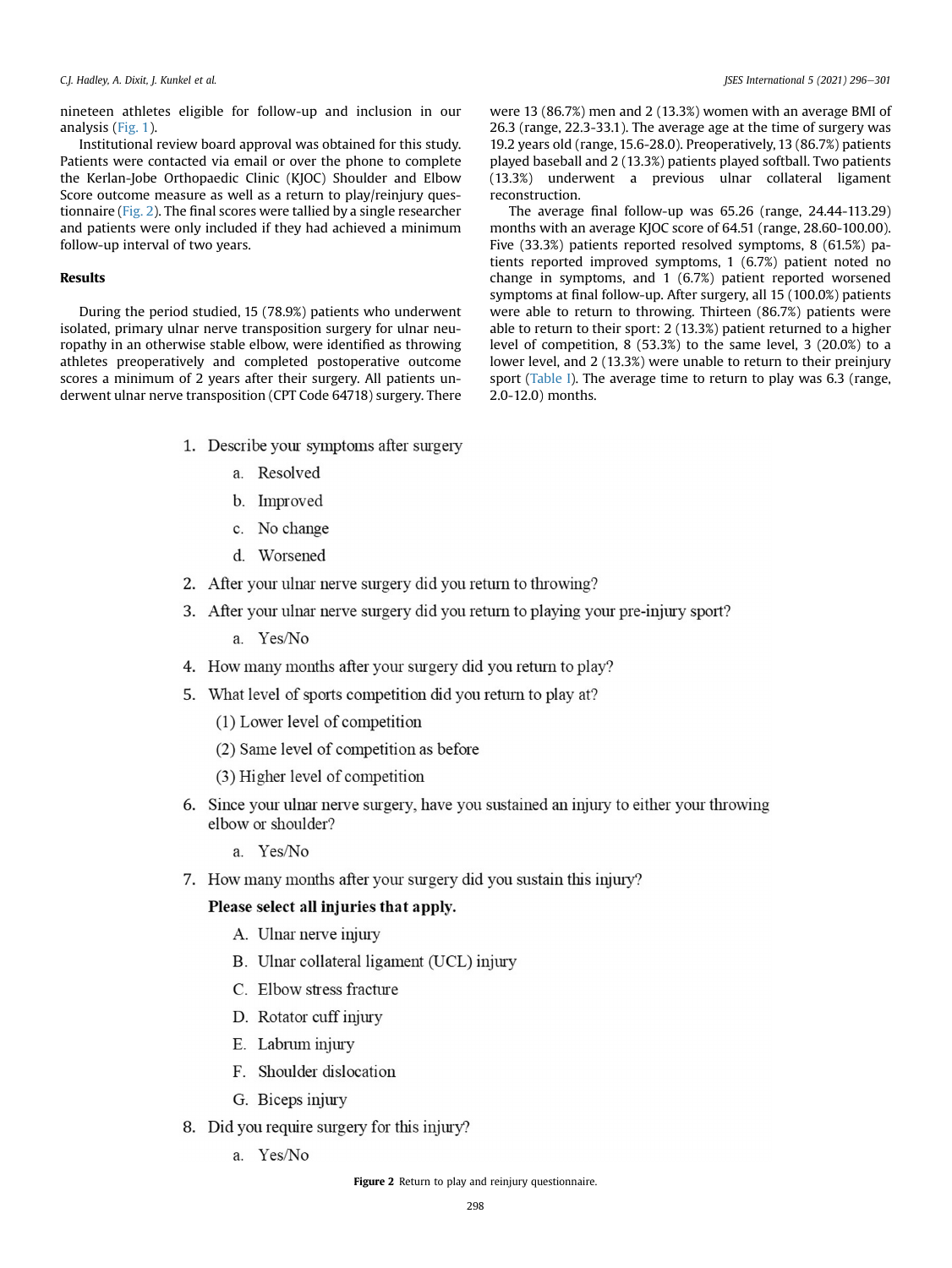<span id="page-5-0"></span>There were no complications. Of the patients who did not return to their sport, one (6.7%) patient did require a second surgery: the patient was bench pressing a heavy weight 6 weeks after surgery and required a flexor/pronator repair and ulnar neurolysis. After the second surgery, the patient attempted to return to baseball; however, at final follow-up, 29 months after the initial surgery, the patient was no longer able to play baseball without recurrent ulnar nerve symptoms. The other patient (6.7%) decided to no longer play before a loss of interest in the sport/graduation. Of the 13 patients who returned to play, 7 (53.8%) patients sustained a postoperative ipsilateral shoulder or elbow injury at an average of 19.57 (range, 7.00-36.00) months after their surgery [\(Table II](#page-6-0)). Players who reported a postoperative ipsilateral elbow or shoulder injury had a lower average KJOC score of 57.44 compared with 70.69 for players who did not report a postoperative injury; however, this difference was not significant ( $P = .28$ ).

All 7 patients reported sustaining the injury as a result of throwing. One (6.7%) patient sustained a UCL injury but did not require surgery. Three (20.0%) patients sustained a concomitant rotator cuff and labrum injury but did not require surgery for this injury. Three (20.0%) patients sustained an isolated labrum injury for which 2 (13.3%) patients elected to undergo anterior labral debridement and superior labral repair while the other (6.7%) pa tient did not require surgery for their injury.

#### Discussion

Medial elbow pain is a common complaint among throwing athletes; however, isolated ulnar nerve decompression/transposition is a relatively uncommon surgical procedure performed for throwing athletes with ulnar neuropathy at the elbow who fail nonoperative treatment.[7,8](#page-7-0) Our hypothesis that ulnar nerve transposition surgery for the treatment of a symptomatic elbow ulnar nerve will not result in significant improvement in elbow function was not confirmed: most patients (86.7%) were able to return to their preinjury sport. However, only 66.7% of patients were able to return to their prior level of play.

The ulnar nerve is responsible for the innervation of several key muscles in the arm and hand. In instances where the ulnar nerve becomes compressed or inflamed, pain, numbness, and on occa-sion, severe dysfunction can occur.<sup>[15](#page-7-0)</sup> In most cases, nonoperative treatment aimed at decreasing both compression and traction on the ulnar nerve about the elbow, is successful, particularly in cases of mild nerve dysfunction.<sup>[15](#page-7-0)</sup> However, when nonoperative management fails, surgical intervention is offered in one of two forms: in situ ulnar nerve decompression for cases where the nerve does

| Table I                |  |  |
|------------------------|--|--|
| Return to play results |  |  |

not subluxate, or transposition for cases where the nerve does subluxate. $8$  Transposition has also been advocated in throwing athletes even when the nerve does not subluxate.<sup>8</sup>

To date, there remains little investigation into the outcomes of throwing athletes undergoing ulnar nerve transposition. The largest investigation performed was by Erickson et al in their retrospective review of 52 professional baseball players undergoing ulnar nerve decompression/transposition.<sup>8</sup> The authors found that 62% of players were able to return to sport and 56% returned to the same or higher preinjury level. Furthermore, Aoki et al retrospectively investigated outcomes on 6 adolescent baseball players who underwent anterior subcutaneous transposition of the ulnar nerve for cubital tunnel syndrome.<sup>[1](#page-7-0)</sup> Of the 6 players,  $5(83.3%)$  returned to full throwing within 5 months of surgery. One patient stopped throwing after their surgery.<sup>[1](#page-7-0)</sup> The findings of our study reported a higher return to sport rate than both of these studies, with 86.7% of the athletes in our series returning to their sport.

In situ ulnar nerve decompression has been promoted by the American Society for Surgery of the Hand to address cubital tunnel syndrome in nonoverhead athletes.<sup>[18](#page-7-0)</sup> However, postoperative instability of the ulnar nerve leading to recurrence is of particular concern in the overhead throwing athlete because of the speed and force the throwing motion places on the ulnar nerve.<sup>18</sup> Therefore, ulnar nerve decompression followed by subcutaneous transposition is often performed in the overhead throwing athlete to address this concern. In our analysis, all patients underwent ulnar nerve transposition. As noted by Dowdle and Chalmers, a simple decompression may lead to increased failure rates and recurrence of preoperative symptoms. The authors also noted that subcutaneous transposition results in less surgical morbidity to the flexor-pronator mass. $6$  In our series, the nerve was transposed in all cases as opposed to isolated decompression to decrease recurrence and snapping after RTP. These findings are consistent with the prior studies by Erickson et al in professional baseball players and Aoki et al in adolescent throwing athletes undergoing treatment for ulnar neuropathy in the stable elbow. In the series by Erickson et al evaluating professional baseball players, 96% of patients underwent ulnar nerve decompression followed by subcutaneous transposition, whereas just  $4\%$  underwent in situ decompression.<sup>[1,8](#page-7-0)</sup> In the Aoki et al series, all patients underwent anterior subcutaneous transposition of the ulnar nerve.

In our study, there were 2 patients with a history of prior ulnar collateral ligament reconstruction (UCLR). Both patients were able to return to sport after surgery: 1 patient returned to prior level of competition and 1 patient returned to a lower level of competition.

| Patient # | Sex | Symptoms after surgery | Return to throwing $(Y/N)$ | Return to preinjury sport $(Y/N)$ | Months RTP | Level of competition        |
|-----------|-----|------------------------|----------------------------|-----------------------------------|------------|-----------------------------|
|           | M   | Improved               | Yes                        | Yes                               | 6          | Same level of competition   |
|           | M   | Resolved               | Yes                        | Yes                               | 4          | Same level of competition   |
|           |     | Improved               | Yes                        | No                                |            |                             |
|           | M   | Improved               | Yes                        | Yes                               |            | Same level of competition   |
|           | M   | Resolved               | Yes                        | Yes                               |            | Same level of competition   |
|           | M   | Worsened               | Yes                        | Yes                               |            | Same level of competition   |
|           | M   | No change              | Yes                        | Yes                               | 12         | Lower level of competition  |
|           | M   | Resolved               | Yes                        | Yes                               | 8          | Same level of competition   |
|           |     | Improved               | Yes                        | Yes                               | 8          | Lower level of competition  |
| 10        | M   | Improved               | Yes                        | Yes                               | 12         | Same level of competition   |
| 11        | M   | Improved               | Yes                        | No                                |            |                             |
| 12        | M   | Improved               | Yes                        | Yes                               |            | Lower level of competition  |
| 13        | M   | Resolved               | Yes                        | Yes                               |            | Higher level of competition |
| 14        | M   | Resolved               | Yes                        | Yes                               | 6          | Higher level of competition |
| 15        | M   | Improved               | Yes                        | Yes                               | h          | Same level of competition   |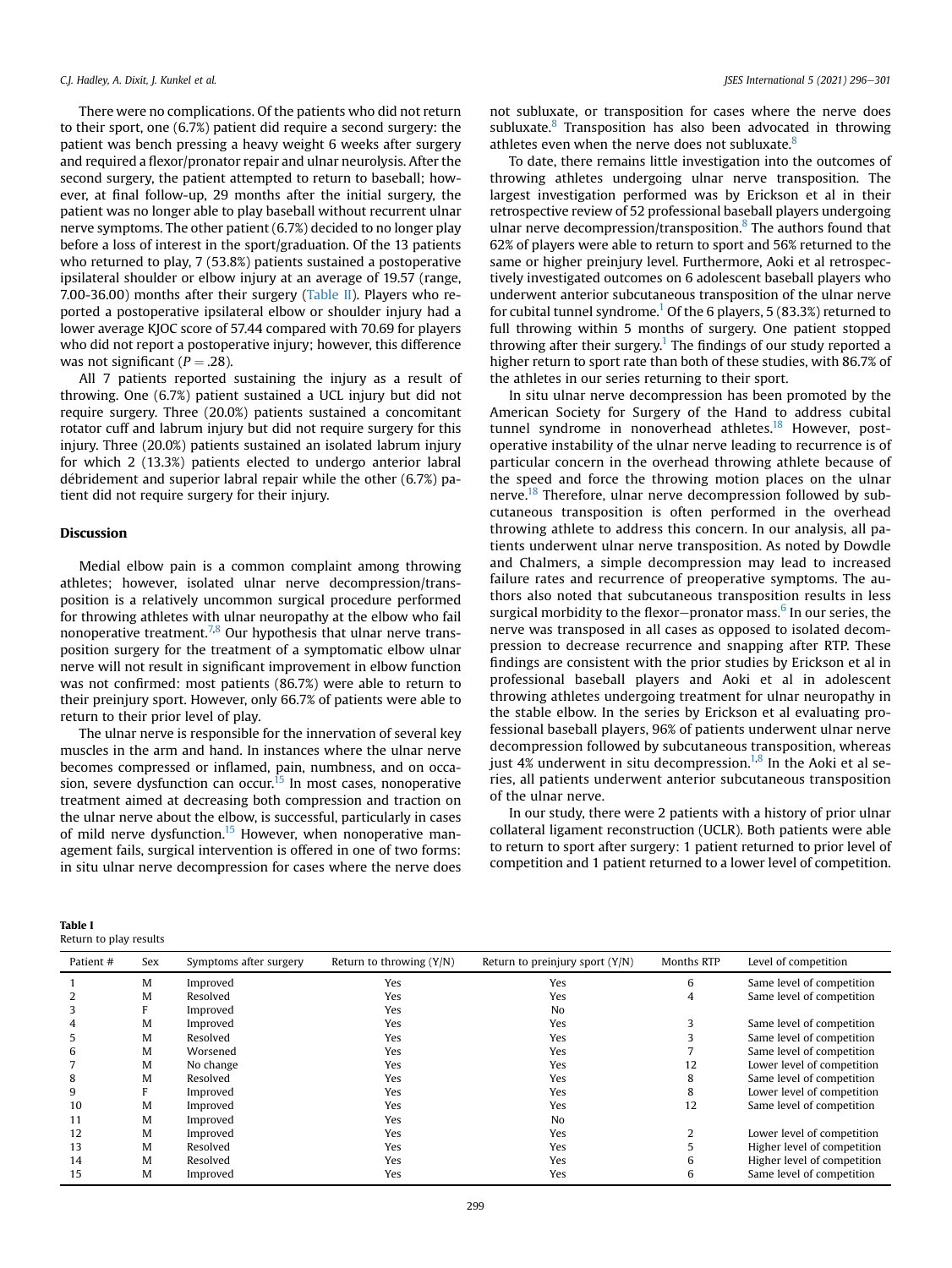#### <span id="page-6-0"></span>Table II

Postsurgery ipsilateral elbow and shoulder injury results

| Patient # | Sex | Ipsilateral injury (Y/N) | Months after surgery injury | Was this injury the result of throwing? | Surgery for injury (Y/N) |
|-----------|-----|--------------------------|-----------------------------|-----------------------------------------|--------------------------|
|           | M   | Yes                      | 10                          | Yes                                     | No                       |
|           | M   | No                       |                             |                                         |                          |
|           | Е   | N <sub>o</sub>           |                             |                                         |                          |
| 4         | M   | Yes                      | 24                          | Yes                                     | No                       |
|           | M   | No                       |                             |                                         |                          |
| b         | M   | Yes                      |                             | Yes                                     | No                       |
|           | M   | Yes                      | 24                          | Yes                                     | No                       |
| 8         | M   | Yes                      | 12                          | Yes                                     | Yes                      |
| 9         | Е   | Yes                      | 24                          | Yes                                     | No                       |
| 10        | M   | Yes                      | 36                          | Yes                                     | Yes                      |
| 11        | M   | No                       |                             |                                         |                          |
| 12        | M   | No                       |                             |                                         |                          |
| 13        | M   | No                       |                             |                                         |                          |
| 14        | M   | No                       |                             |                                         |                          |
| 15        | M   | No                       |                             |                                         |                          |

After the ulnar nerve transposition surgery, one of the two aforementioned players sustained an injury to the ipsilateral shoulder labrum 24 months after surgery. The patient did not require surgery for this injury. The other player did not sustain an ipsilateral elbow or ipsilateral shoulder injury. In the series by Erickson et al, similar results were shown in patients with a history of prior UCLR as 10 (73.4%) patients were able to return to their sport and 9 (64.3%) patients returned to the same or higher level of competition. Clain et al in their systematic review of 17 papers and 1518 cases demonstrated a mean prevalence of postoperative ulnar neuropa-thy of 12.0%.<sup>[4](#page-7-0)</sup> However, only 0.8% required a second operation to address the ulnar neuropathy. The authors also noted that patients who underwent concomitant ulnar nerve transposition with their UCLR had a higher incidence of ulnar neuropathy (16.1%) than patients who underwent isolated UCLR (3.9%). Although limited, our results indicate that a prior history of UCLR does not lead to poorer outcomes after ulnar nerve transposition.

In our series, the return to sports rate was high (86.7%); however, the return to prior performance was lower at only 66.7%. In addition, a large percentage (53.8%) of patients who returned to sport did sustain an injury to either their ipsilateral elbow or ipsilateral shoulder. In most patients, nonoperative treatment was performed; however, 2 (13.3%) patients required further surgery for their additional injuries. Therefore, the potential risk of reinjury to the athlete's throwing arm as well as the possibility of decreased return to play level should be paramount during the preoperative ulnar nerve surgery discussion.

Kraeutler et al in their series of 44 healthy, professional baseball pitchers from a single organization noted an average KJOC score of  $94.82\%$ .<sup>11</sup> The authors discussed that throwers reporting KJOC scores below 90 may be an indicator that the thrower is playing through an injury or is at the very least, not functioning at full capacity. In our analysis, the average KJOC score at final follow-up was much lower at 64.51. Players who reported a postoperative ipsilateral elbow or shoulder injury had a lower average KJOC score of 57.44 compared with 70.69 for players who did not report a postoperative injury ( $P = .28$ ). Further analysis, with baseline KJOC scores before returning to play after surgery, is necessary to determine how frequently patients are playing below the normal KJOC after ulnar nerve transposition surgery.

#### Limitations

This study does have several limitations. Owing to the retrospective design, minimizing selection bias can be difficult; however, we note that the bias was minimal. The retrospective nature of the analysis as well as the lack of preoperative data

makes it difficult to draw definitive conclusions regarding the effectiveness of the treatment. Players were excluded if they had undergone an additional elbow procedure at the time of surgery. Therefore, the results of this study may not be generalizable to a player undergoing ulnar nerve transposition with a concomitant UCL reconstruction or other elbow procedure. In addition, outcomes were limited to functional recall from patients as well as patient response rate. Furthermore, there were no cases of ulnar nerve decompression surgery; therefore, we could not compare performance and draw conclusions on the optimal surgical technique (transposition vs. decompression) for throwing athletes. Overall, four patients could not be contacted and four patients did not respond to our follow-up leaving less than 100% follow-up in a more limited patient population. However, given the migratory nature of this population (young age, relocation and new contact information) full follow-up can be difficult to achieve. Therefore, we feel our results well represent this patient population.

#### Conclusion

The results of our study indicate that ulnar nerve transposition surgery in throwing athletes allows athletes to return to throwing with low reoperation rates. However, more than half of the athletes in our analysis sustained an ipsilateral shoulder or elbow injury. Further investigation regarding outcomes in throwing athletes after ulnar nerve transposition surgery is warranted.

#### Disclosures

Michael G. Ciccotti: American Orthopaedic Society for Sports Medicine: Board or committee member; Arthrex, Inc.: Research support; Herodicus Sports Research Society: Board or committee member; Major League Baseball Team Physicians Association: Board or committee member; Orthopaedic Learning Center: Board or committee member Steven B. Cohen: American Orthopaedic Society for Sports Medicine: Board or committee member; Arthrex, Inc., Major League Baseball: Research support; CONMED Linvatec: Paid consultant; International Society of Arthroscopy, Knee Surgery, and Orthopaedic Sports Medicine: Board or committee member; Slack, INC.: Publishing royalties, financial or material support; Zimmer: IP royalties; Paid consultant; Paid presenter or speaker Christopher C. Dodson: Arthrex, Inc.: Paid consultant.

The authors, their immediate families, and any research foundations with which they are affiliated have not received any financial payments or other benefits from any commercial entity related to the subject of this article.